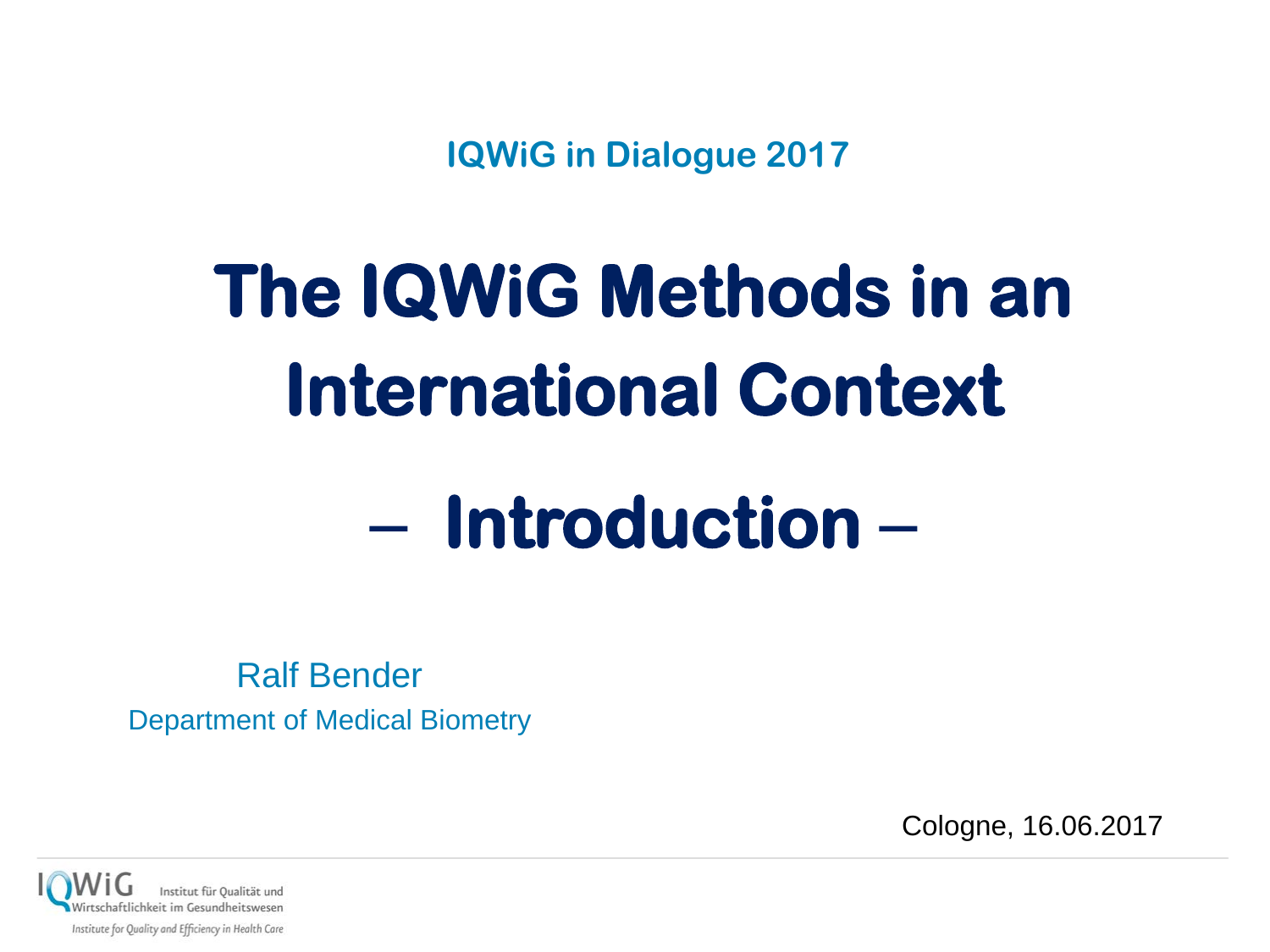

Institute for Quality and Efficiency in Health Care

#### New Draft (final version will be published soon)

 $\mathbf{V}$   $\mathbf{G}$  Institut für Qualität und Wirtschaftlichkeit im Gesundheitswesen

Institute for Quality and Efficiency in Health Care

## General Methods<sup>a</sup>

Version 4.2 of 22 April 2015

## **Allgemeine Methoden**

Entwurf für Version 5.0 vom 07.12.2016

#### https://www.iqwig.de/en/methods/methods-paper.3020.html

Institut für Qualität und Wirtschaftlichkeit im Gesundheitswesen Institute for Quality and Efficiency in Health Care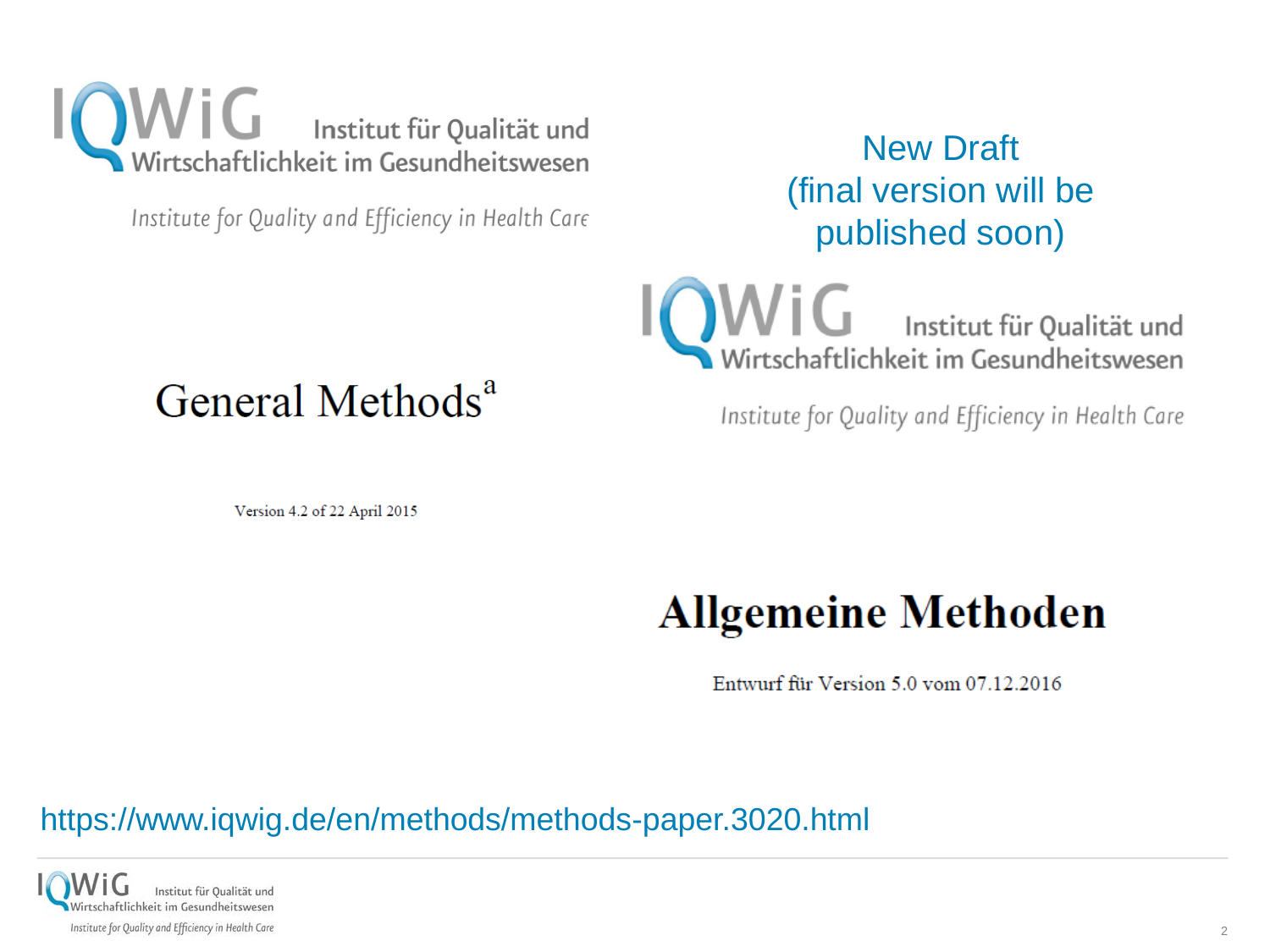#### **General Methods of IQWiG** − **History**



Institut für Qualität und Wirtschaftlichkeit im Gesundheitswesen Institute for Quality and Efficiency in Health Care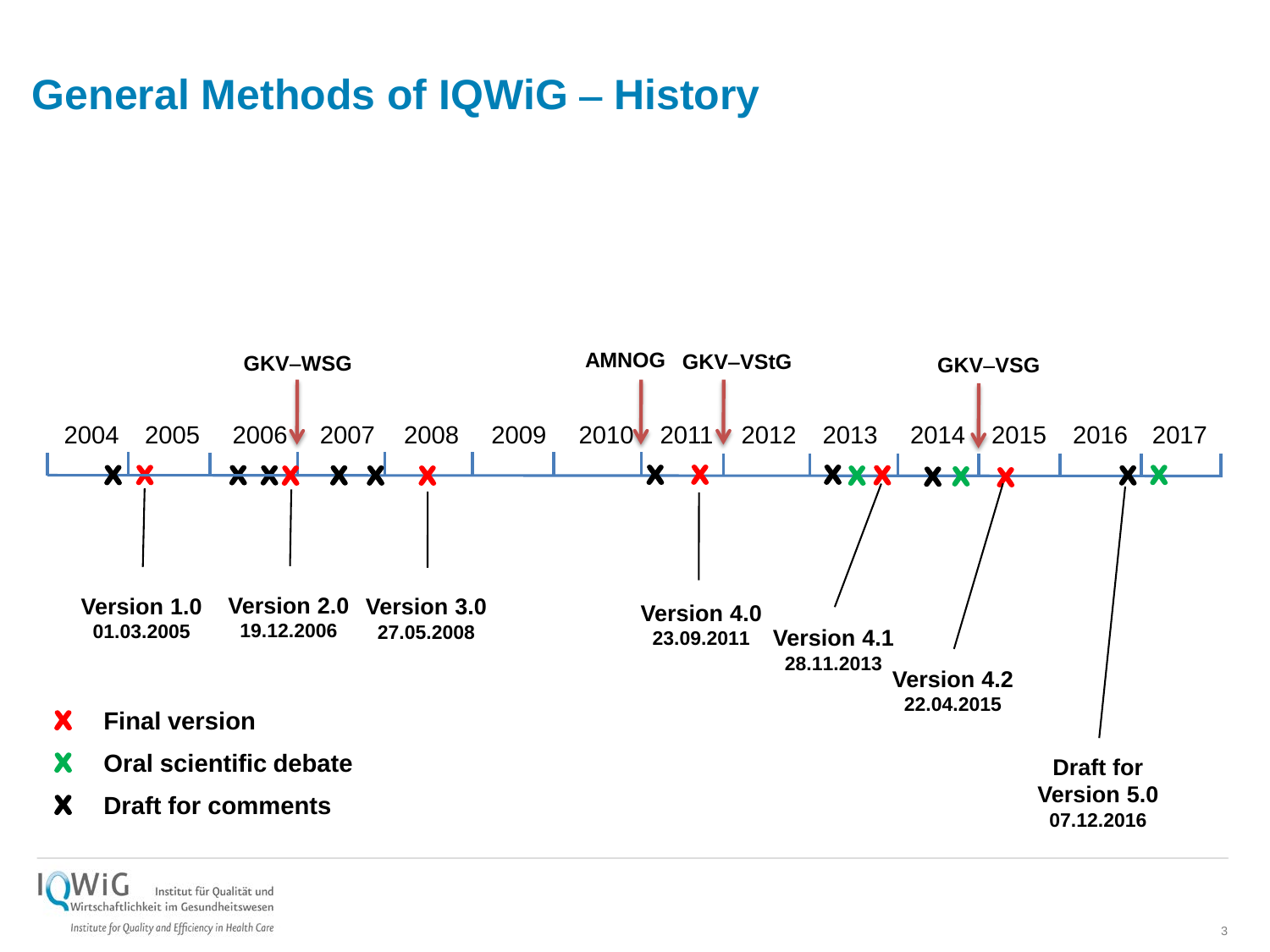# **Legal foundations of IQWiG**

#### **Legal regulations**

#### **Chronology**

- 2004 Health Care Reform: Establishment
- 2007 Act to Promote Competition in Statutory Health Insurance (GKV-WSG): Health economic evaluations
- 2011 Act on the Reform of the Market for Medicinal Products (AMNOG), Regulation on the Benefit Assessment of Drugs (AM-NutzenV) Early benefit assessment
- 2012 Structure of Health Care Act of the Statutory Health Insurance (GKV-VStG): Testing regulations for new examination or treatment methods (coverage with evidence development)
- 2015 Act to Strengthen the Provision of Health Care (GKV-VSG): Systematic assessment of high-risk class medical devices HTA reports based on public proposals

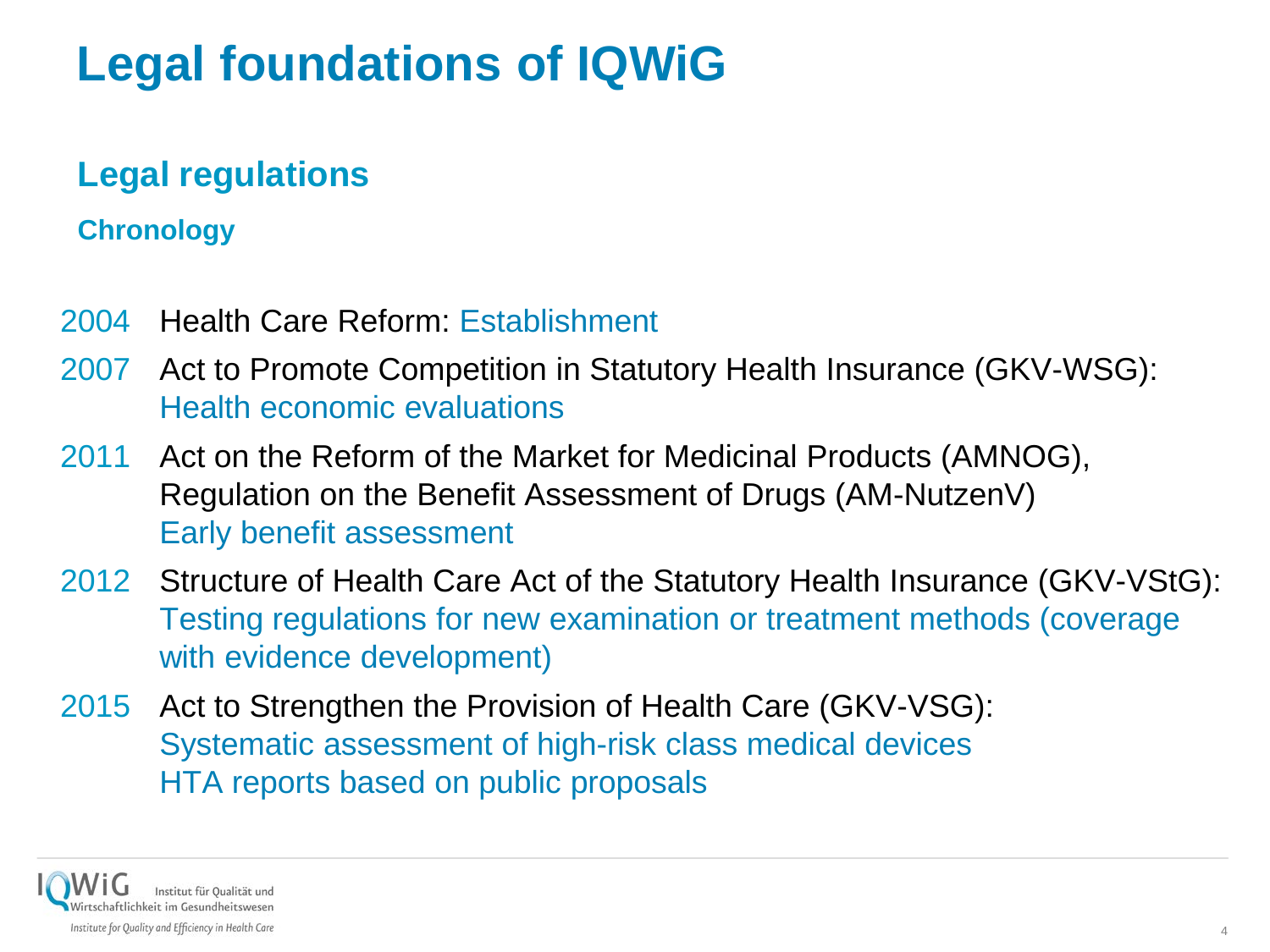## **Reasons for a Methods Paper**

- **Implementation of legal regulations**
	- Framework given by legal foundations
- **Objective and evidence-based recommendations**
	- Use of high-quality scientific methods
- **Transparent methods**
	- Publication of methods paper, public comments
- **Scientific and up-to-date**
	- Regular updates of methods paper

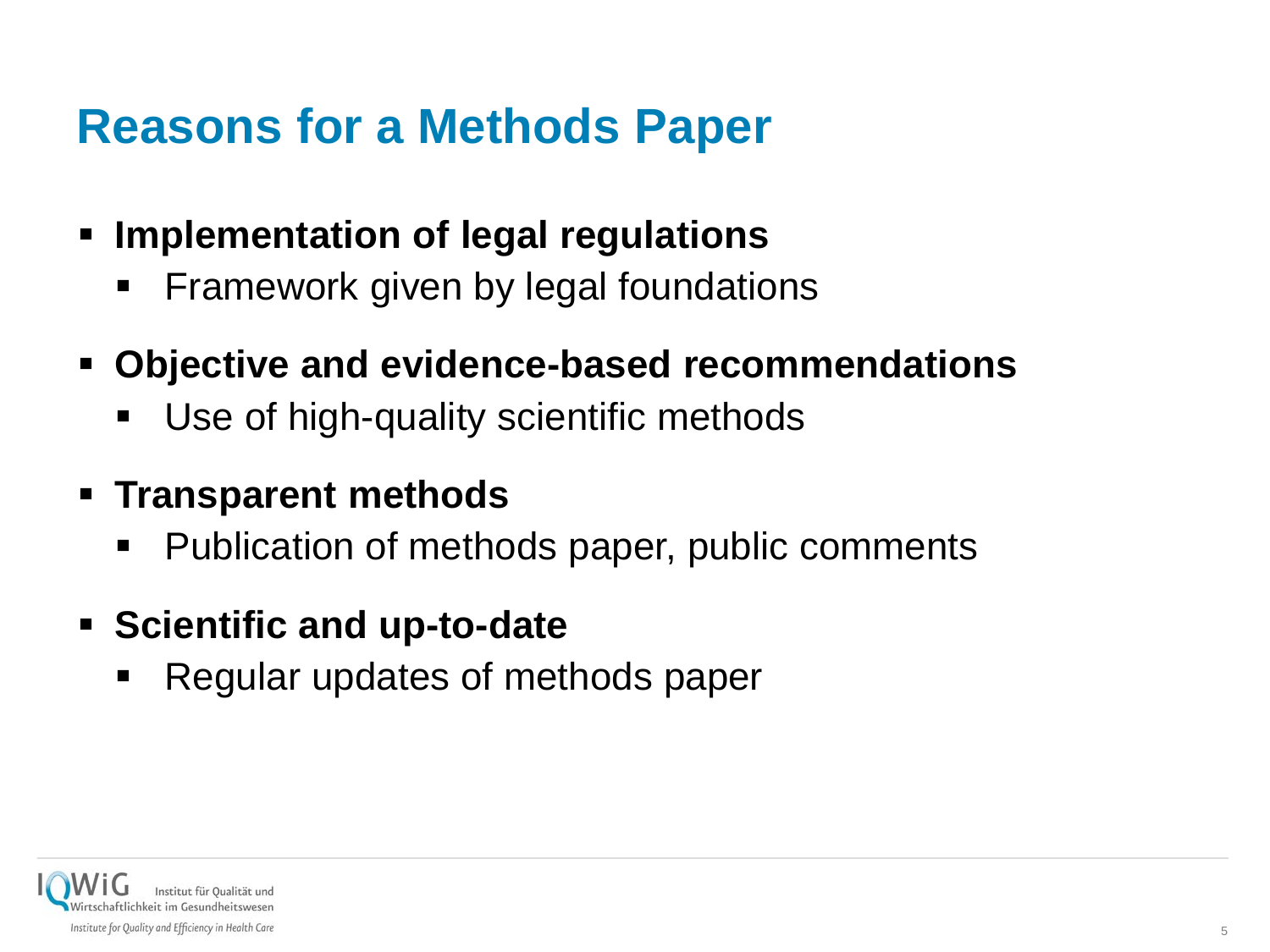# **Specifications in IQWiG methods**

## **Three categories for the certainty of benefit:**

- Proof ("Beleg"):
	- − Meta-analysis of studies with high certainty of results
	- − At least 2 significant studies with high certainty of results
- **-** Indication ("Hinweis"):
	- − Meta-analysis of studies with moderate certainty of results
	- One significant study with high certainty of results
- Hint ("Anhaltspunkt"):
	- − Meta-analysis of studies with low certainty of results
	- One significant study with moderate certainty of results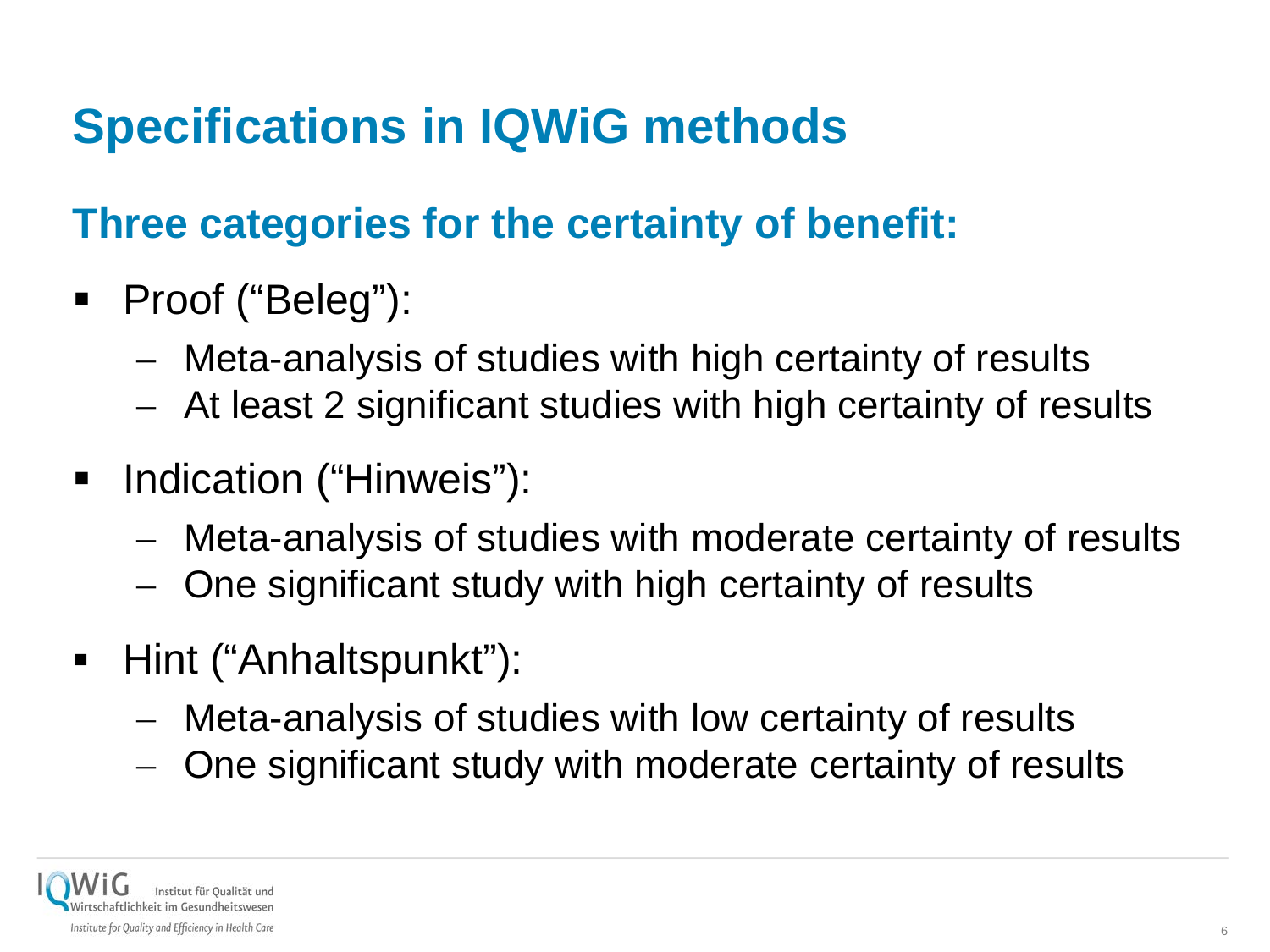# **Principles of work at IQWiG**

#### **Independent**

Assessment methods, results of assessment

#### **Objective and evidence-based**

 Assessment reports based on evidence, analyzed using scientific methods

#### **Patient-oriented**

 Assessment based on patient-relevant outcomes, consultation of patient representatives

### **Transparent**

 Publication of project results in intermediate and final stages, no acceptance of commercial in-confidence data

### **Scientific**

Regular exchange with the scientific community